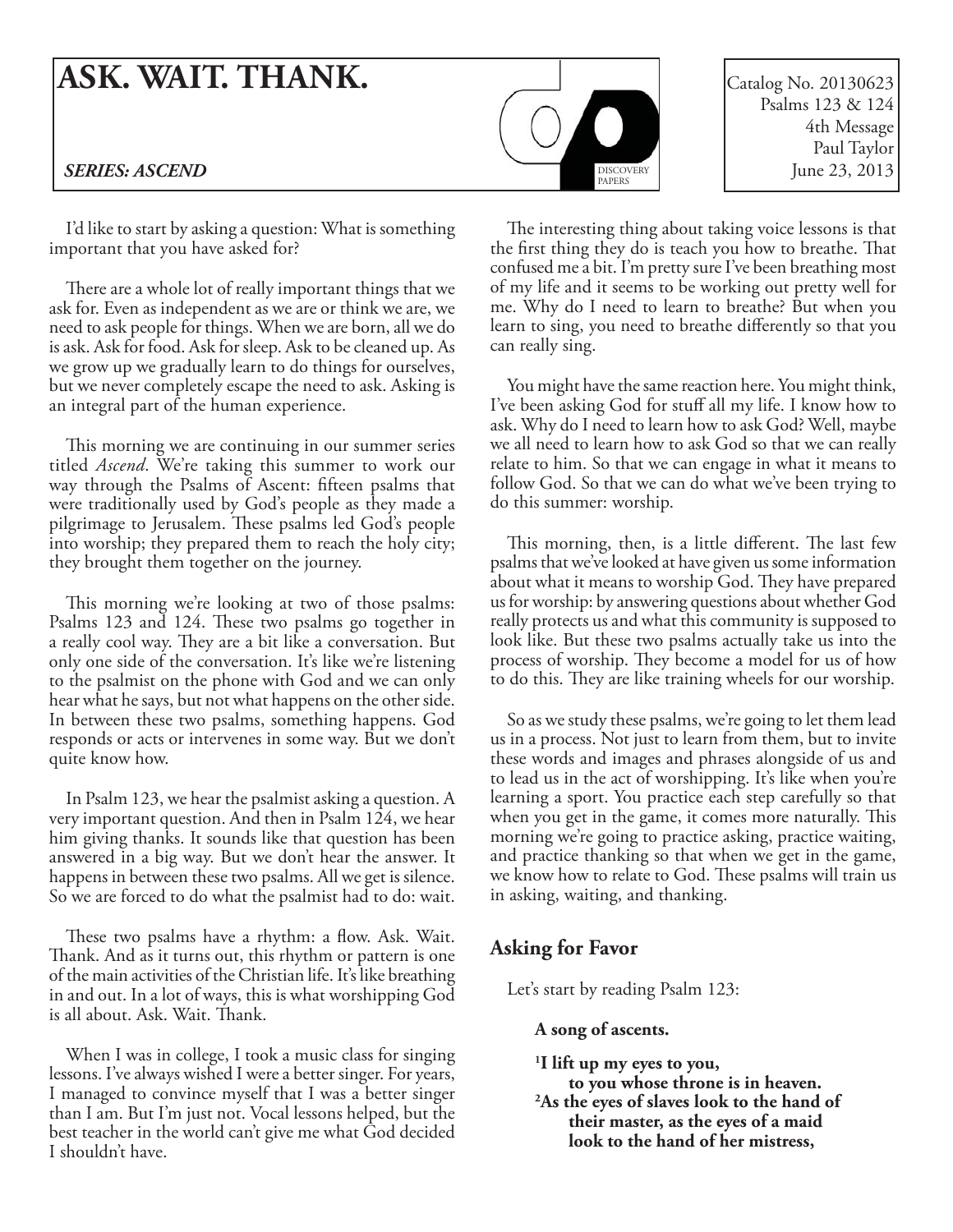#### **so our eyes look to the LORD our God, till he shows us his mercy.**

#### **3 Have mercy on us, O LORD, have mercy on us, for we have endured much contempt. 4 We have endured much ridicule from the proud, much contempt from the arrogant.**

This Psalm starts by repeatedly talking about the eyes. The word shows up four times in the first two verses. We hear about the eyes of the psalmist, the eyes of a servant, the eyes of a maid and then our eyes. We are invited into the process. In every example the eyes are focused above; on God, on a master, on a mistress. If this psalm is about asking, then asking apparently starts with our eyes.

My kids attend a dual immersion Spanish elementary school. I remember in kindergarten when they were just learning Spanish there was one phrase that the teacher would say over and over again. I apologize in advance to all the Spanish speakers out there for my terrible accent. She would say "ojos a la maestra." As far as I understand, that phrase means "eyes to the teacher." She would repeat that over and over again. "Ojos a la maestra," "ojos a la maestra," "ojos a la maestra."

In Kindergarten, most of the challenge seems to be getting the kids to pay attention to you. So you want them to look at you and keep looking at you. Maybe I should adopt that strategy when I'm preaching. If I notice you getting distracted I can yell, "eyes on the preacher!" Or maybe not …

What you are looking at is what you are paying attention to. So asking God for anything begins with paying attention to him. I think that tends to be a hard thing for us to do. We get so easily distracted with so many things around us. It's so easy to have our eyes focused on all sorts of things. We're not really that different than kindergartners—moving from one thing to another. We rarely slow down enough to pay attention and look up at God.

The psalmist describes this kind of attention as the kind of attitude that a slave has toward his master. The kind of attitude that a maid has toward the lady she is serving. It's completely focused attention. Those relationships serve as a great model for the kind of attention we give God.

A master provides his servant with so many things. Provision. Instruction. Security. Purpose. That's why the servant looks at the master with such expectation. Everything comes from him. That's the way we look at God. That's our attitude toward God, even before we have asked for anything.

We used to have a dog named Jade. She was a beautiful black lab, pit bull mix. I had always wanted a dog that I could teach to catch a Frisbee and Jade was it. She was great at running after and catching a Frisbee. She loved the Frisbee. I would walk down to the park with Jade at my side and I wouldn't need a leash. I would just hold the Frisbee in my right hand and she would stare at it the whole time. It was more effective than a leash. She walked right by me, never taking her eyes off that Frisbee, waiting for the moment that I might throw it.

Do you have that kind of attitude toward God? Do you lift your eyes up toward him? Do you wait expectantly for him to act? This is how asking begins. This is the attitude we start with.

I don't know about you, but a lot of my asking from God is pretty frantic and demanding. I'm in trouble or something isn't going the way I want it to go and I just want something solved now. On my terms. In my time.

It's like my kids yelling from their room, "Daddy, where's my VBS shirt?" We're trying to teach our kids and model for ourselves as well a better way of asking. We tell them not to yell from another room. Come find us. Don't start talking until you can see our eyes. Then ask calmly for what you need. It's not that we don't want them asking for things. They are kids. They need to ask for our help. But we're all working on asking with more respect and patience. I need to learn the same thing. It's not just about the kids.

We don't just yell to God from wherever we find ourselves, demanding he come to our immediate help. Asking starts with the right attitude. We turn our eyes to him. We slow down. We are humble and expectant, but not demanding and then we ask.

As we get to the end of verse 3 and into verse 4, we see exactly what the psalmist is asking for. The NIV says in verse 3 "until he shows us his mercy" and in verse 4 the request is repeated twice "have mercy on us." This is a very important word that the Psalmist uses. It's from the root of the Hebrew word for favor, grace, mercy. The root word is *chein*.

In this psalm, the NIV translates it as "mercy." The problem is that in English, "mercy" is often associated with anger or punishment. We ask for mercy when we've done something wrong—when we deserve to be punished and want to be spared that punishment. That's not at all what is in view here. The Hebrew word has a much more positive sense. It's the word that features in the great blessing in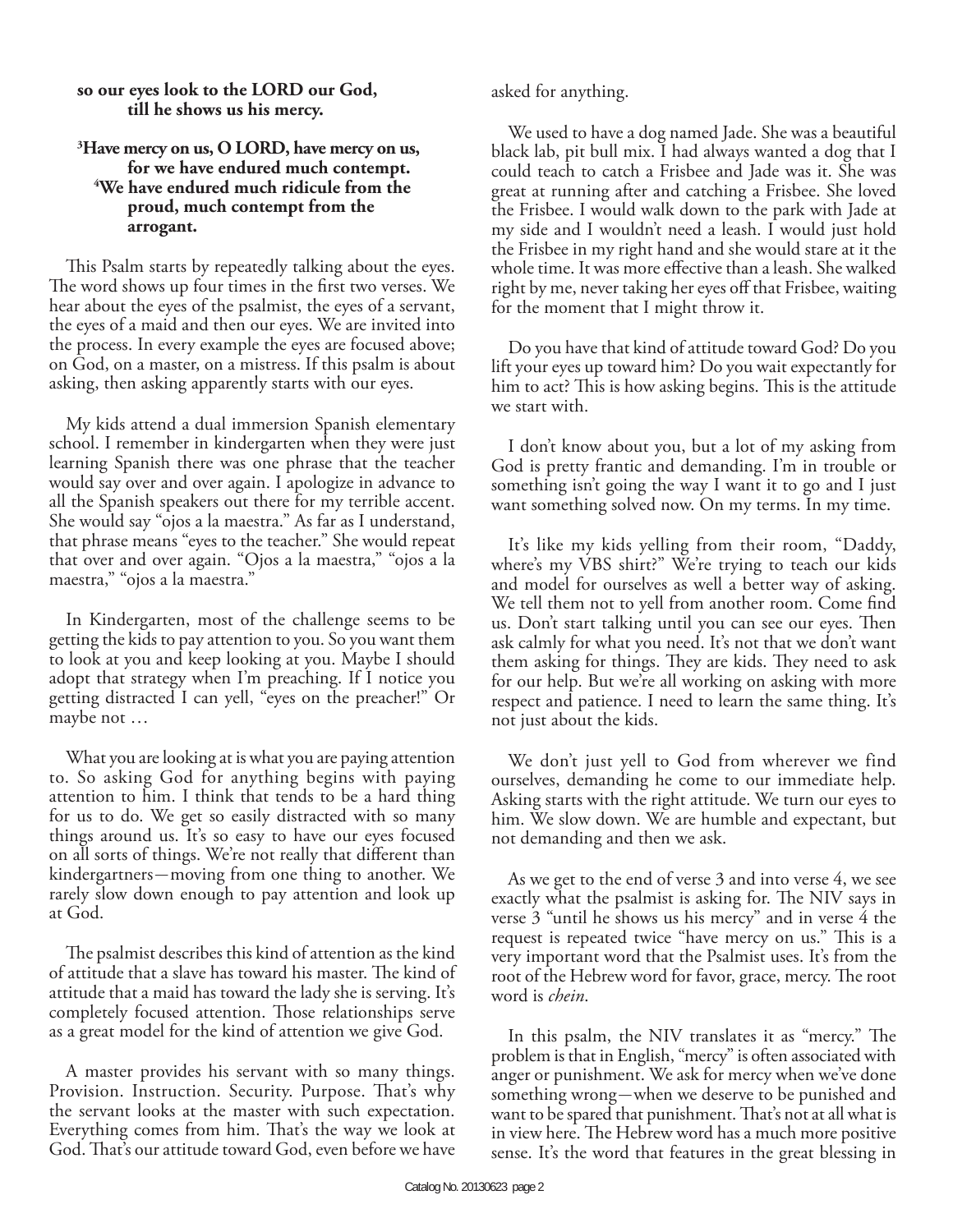Numbers 6: 25, "May the Lord make his face shine upon you and be gracious to you." I think the best translation is "to show favor."

So as the psalmist gets to the heart of his request, we hear this cry for favor. Show us favor, O Lord. Show us favor.

Isn't that the question that most of us are asking most of the time? Whether we are thinking about our jobs or our families or our friends or our romantic relationships. One of the first questions that we tend to ask of each other is whether we have favor.

Several times in Scripture, you'll see someone approaching someone else and they ask the question, "Do you come in peace?" That's the question that we ask of ourselves as soon as we meet someone. Do we have their favor? Are they on our side or against us? When we feel that people —whether parents or teachers or bosses or spouses—are on our side then things are great. But when we feel like they aren't on our side—when we don't have their favor—then everything is a mess. It's terrible to have a boss or a parent or a child or a spouse who isn't on your side. This is the most basic thing we want from each other.

But what if what lies behind all of this is wanting favor from God? I think we want to know that the one who created us didn't look down after it was all done and say "oops." We want to know that he looked down instead and says "Yep-that's it. That's exactly it." This is what the psalmist is asking, "Show us favor, O Lord. Show us favor." I'm convinced that this is one of the deepest cries of our heart.

So this psalm shows us first a certain kind of attitude —one of humility and expectancy. And then it shows us what to ask for. Ask for God's Favor.

It may seem obvious, but it's kind of a funny request. Even if this is what we really want from each other, we never really think to ask for it. It would be odd if I met you and one of the first things I said was, "If it comes down to it, will you be for me or against me?" We don't introduce ourselves by saying, "Hello, my name is Paul and I'd really like your favor. How about it?"

And yet, that is often what we are after. It's what we are trying to figure out from body language and social cues and all sorts of stuff. Are you with me?

The way we go about it is actually the opposite of the way the psalmist goes about it. Usually, if we want someone's favor, we try to get their attention. We try to impress them. Once I have their attention, I try to show them that I'm something special. I need to earn their favor. I'm funny or I'm smart or I'm athletic or kind of wise or something. I get their attention and then I try to earn their favor.

The psalmist does the exact opposite. He starts by giving God his attention. He doesn't act flashy and show off and try to get God to notice him. He looks up at God. Like a servant with his master. Like my dog with the Frisbee.

Then, he doesn't try to earn favor. He simply asks for favor. "Show us favor, O Lord." He admits that he has had enough non-favor from other people. He's had enough people in the world who don't show favor. All they show is contempt or hatred or judgment or superiority. He's ready for some favor. So he asks for it.

That's incredible to me. We can just ask God for favor. Throw our attention on God and ask him to be happy with us. Not because we deserve it or because we impress God. We just ask him.

As I said earlier, we're going to let this psalm be a model for us this morning as we learn to worship. I suggested that these two psalms form part of a conversation. One side of a conversation. We've heard the psalmist ask for God's favor. We've seen his attitude, his attentiveness to God, his humility, and expectancy. And we've seen his simple yet profound request, "show me favor, O Lord."

And then we wait. In between the psalms there is a pause. We've asked and now we wait to hear the answer. So we're going to take some time to do just that. We're going to take a few moments to think about all the things that you ask for. We're going to take some time to simply come to God and ask him for his favor as we wait. After we've allowed this psalm to guide our asking, we'll take a look at the next Psalm and see what comes next.

Take a moment now and turn your eyes to God. Ask God for favor. And wait.

## **Th anking God**

Now we get to Psalm 124. In the previous psalm, we talked about asking. We saw the attitude that we approach God with and the basic request for favor that we bring to him. In between these two psalms there is a pause. Something has happened. God has shown up in some way. He has answered the request in some powerful way. We know this because of what we see in this psalm. It's an incredible record of thanks.

Psalm 124 is organized into three main stanzas. The first two verses go together. Then the next three verses. Finally, the last three verses are related to each other. I'm going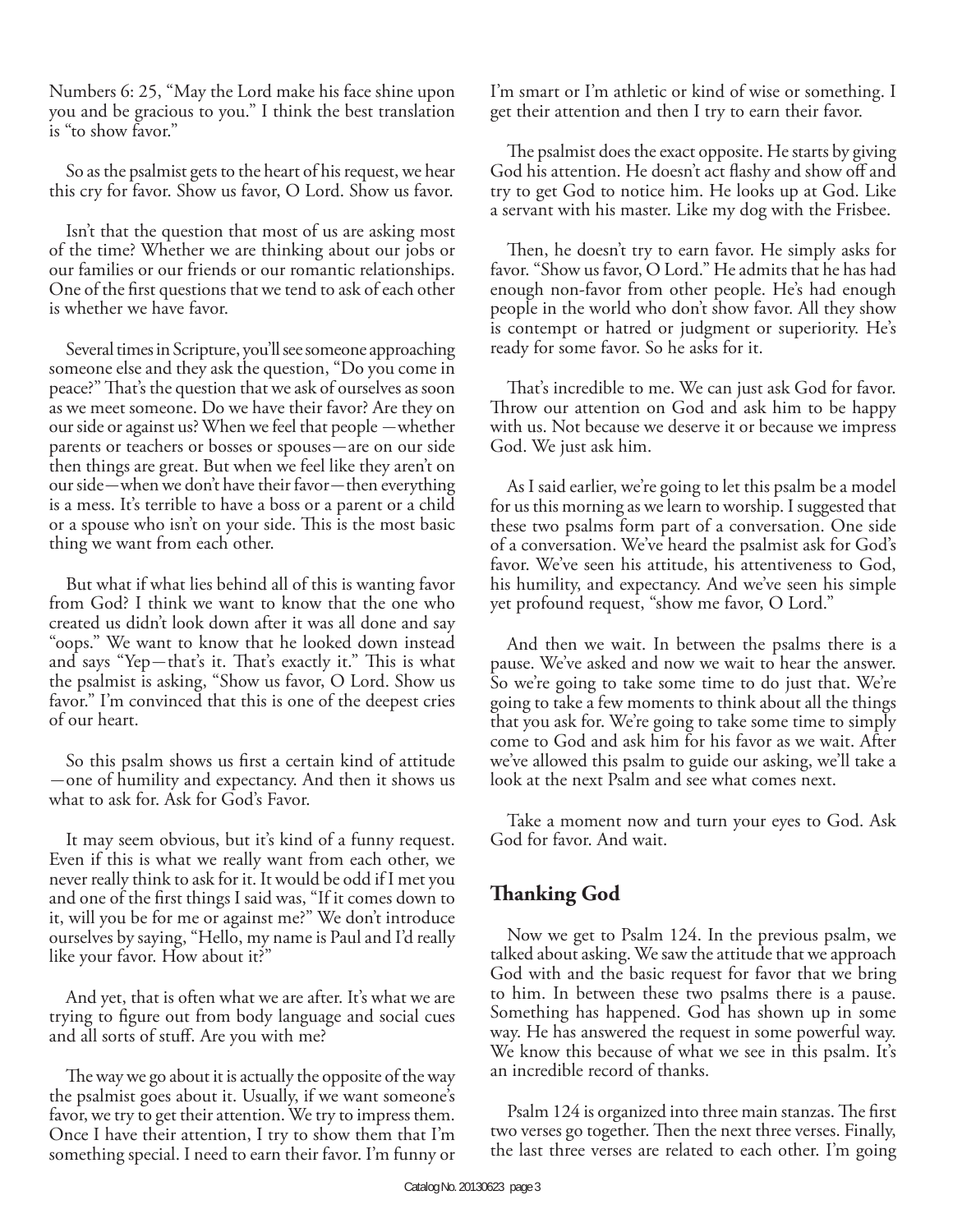to read it all, but I'll stop after each grouping of verses to point a few things out. Then after we've heard the whole psalm, we'll think about it as a whole.

Here are the first couple verses. Psalm  $124:1-2$ :

#### **A song of ascents. Of David.**

#### **1 If the LORD had not been on our side let Israel say**— **2 if the LORD had not been on our side when men attacked us,**

This is the beginning of a sentence: it's an "if" without a "then." The psalmist has started an idea and instead of finishing it, he repeats it. He starts off saying, "if the Lord had not been on our side" and then he invites all Israel into the realization that he is about to make. "Let all Israel say if the LORD had not been on our side when men attacked us."

He's going to finish his sentence by going into a list of terrible things that didn't happen because God was on their side. So we don't know exactly what happened in between these psalms, but it seems like something good. God has proven whose side he is on. It's the psalmists. So credit is given to God.

Here's the list of those terrible things that were avoided in Psalm 124:3-5:

<sup>3</sup>when their anger flared against us,  **they would have swallowed us alive;**  <sup>4</sup>The flood would have engulfed us,  **the torrent would have swept over us, 5 the raging waters would have swept us away.**

The picture that we can put together is that God's people were facing a dangerous situation. But because God was on their side, they came out OK. The events described here are impressive situations. Whatever they were facing, it is first pictured as a monster that could swallow them alive. A few other places in the Psalms, God's enemies are presented as monsters like this.

Then the comparison is made to a flood or torrent. This is likely a reference to the flash floods that could fill the valleys of Israel in the rainy season. They could come out of nowhere and sweep away everything in that valley. I went backpacking several years ago in Arkansas and camped next to a river. A few weeks after I had been there, I learned there was a flash flood in that valley that resulted in several fatalities. The waters rose up out of nowhere and swept away everyone in the area.

But these are the things that didn't happen to God's people. Why? Because he was on their side.

This is the answer to the question from Psalm 123. The psalmist has asked for favor. He has asked that God he on his side. And God shows that he is. He has looked with favor upon his people and they live to see another day. So God is credited with this amazing salvation.

Because of that, in the last few verses, God is praised. Here's Psalm 124:6-8:

**6 Praise be to the LORD, who has not let us be torn by their teeth. 7 We have escaped like a bird out of the fowler's snare; the snare has been broken, and we have escaped. 8 Our help is in the name of the LORD, the Maker of heaven and earth.**

Praise be to the LORD. Thank you, God. The image here is beautiful. It's actually one that has been portrayed in a powerful way by one of our artists and you can see that over in our Fireside Wing in the art gallery over there. It's a picture of a trap. A trap designed to ensnare and eventually kill so that you can be devoured by your enemy. You are a bird caught in that trap.

Do you know this feeling? Think about all the things the psalmist has described. A monster coming up and swallowing a whole group of people alive. A flash flood surprising everyone and sweeping them away. Being trapped like a bird in a cage. Have you ever felt that way? Do you feel that way now?

These are not small inconveniences. This is the stuff that overwhelms us. The stuff that makes us feel like we might not be able to face another day. Financial crisis. The sudden death of a loved one. Mental health struggles. Addiction. Abuse. Depression. This is the kind of pain that presses upon us and we don't know if we'll be able to breathe if it doesn't let up. This is the stuff that knocks us on our backs.

You can't defend yourself from a monster that swallows you alive. If you're in the wrong place at the wrong time and you can't beat a flash flood. A bird in a cage has no escape. He is trapped.

The psalmist is saying that God saved my life. God took me out from that kind of situation. I owe everything to God. I used to be trapped in a cage, but now I'm free. Apart from God, the enemies would have rolled over me. Apart from God, I would have been engulfed by the floods.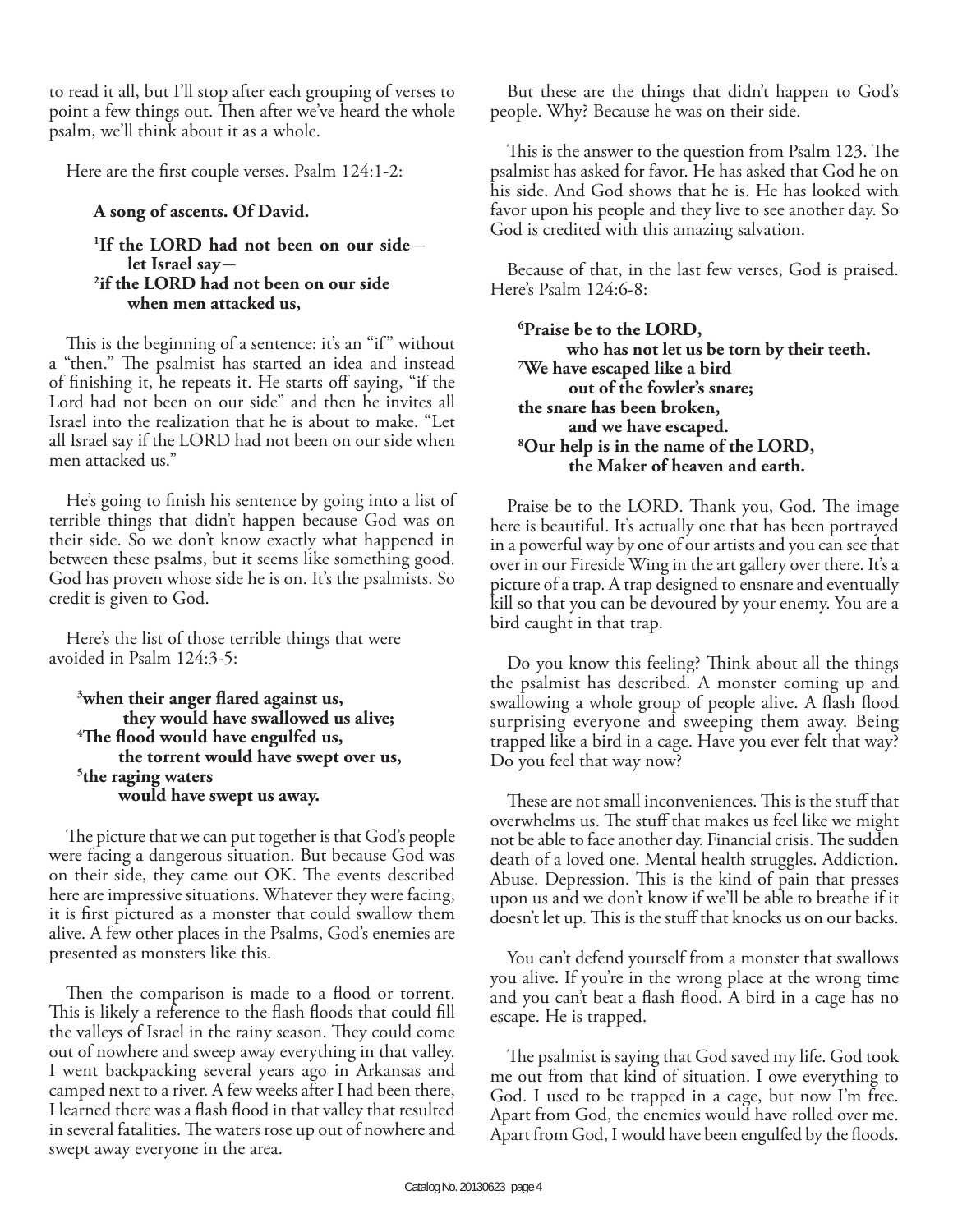This is true for me, but I often forget it. That's why this psalm is a helpful reminder of the kind of thanks I can give to God. I wouldn't be married if not for God. I wouldn't have adopted children if not for God. I wouldn't have a calling and a community apart from God. Most of all, I wouldn't have hope that the hard things in life will be redeemed and a better day is coming. Truth be told, I wouldn't have any of the good things I have if God weren't on my side.

The attitude that Psalm 123 demonstrated was complete attention and expectance on God. This Psalm shows the same attitude on the other side of a request: giving thanks to God because He saved us from the worst things in life. And he saved us from death itself. This is a reminder of the kind of thanks that I owe to God. Thanks for everything. And so, we are reminded of the simple act of thanking God. Thank God.

I am incredibly grateful to God. Mostly I'm grateful for the little things in life. The small prayers that he answers every day. I'm constantly amazed and I firmly believe that God answers small prayers. In fact, I think that's one of the greatest mysteries of God—why he would do that. But that's not what we're talking about here.

We're talking about complete gratitude and dependence. The gist of this attitude is "without you, I'd be lost." If you hadn't stepped in, my life would have been destroyed. If you weren't part of my life, I would be empty. I would be nothing without you.

No matter what kind of music you like, you have to admit that some ideas are best conveyed by country music. So it should be no surprise that a song by Keith Urban captures this idea as well as anything. Listen to these lyrics.

*Th e traveling, the singing, it don't mean nothing without you* The fast cars, the guitars, they are all just second to *Th is life, this love that you and I have been dreaming of for so long Would all be as gone without you, without you*

Everything would be gone without you. I would be nothing without you. That's the idea. That's the kind of thanks that we're talking about here. But we're talking about real life, not a country song. If God weren't on our side, we would be nothing.

I read an article on CNN just this morning about groups that are forming atheist churches. They get together and sing, spend time together, and listen to a message; they just don't believe in God. One person had written a song about gratitude that includes these lyrics, "I don't believe in a great power to say thank you to. But that won't take away from my gratitude." (http://religion.blogs.cnn. com/2013/06/22/church-without-god-by-design)

Isn't that amazing? And curious? Doesn't saying thanks require someone to say thank you to? We know who to thank. We know that gratitude orients us toward God who gave us everything. We would be nothing without him.

This is a really nice thing to say in church. But we have to wonder whether it's really true. And one of the reasons we wonder is because we live among people who don't know God. And they aren't all that bad most of their lives. In fact, some of them seem to be doing better than us. What do we do that? Is it really true that I'd be nothing without God?

Well, yes. It is true. I can say that I would be nothing without God. That may lead to a lot of questions about other people and those who don't believe and how it all works. And there are ways of thinking about an answering those questions. We don't have time to go into all of those ideas this morning, but people have been wrestling with this question for a long time. Some of them have come up with some decent answers.

But when it comes right down to it, it doesn't really matter all that much. I don't know about other people. I don't know about you. All I know is that I would be nothing without God. My life wouldn't be what it is. I wouldn't have the blessings I have. I wouldn't have the eternal hope that I have. My pain wouldn't make sense. My life wouldn't make sense. I can honestly say that I owe it all to God.

I only have to answer whether this is true for me. And you don't have to answer that question for your neighbor or your co-worker or the guy who lives halfway around the world and has never heard of Jesus Christ. You just have to answer it for yourself. But I've got a hunch that if you take a really honest look at your life, you'll come to the same conclusion. God is the source of everything. You owe it all to God too.

And if you come to that conclusion too, then you are led to do the same thing we see this psalmist doing. Give thanks to God. Thank God for everything he is and has done for you. Thank God that you are even here to thank him. Without him, we'd be nothing.

### **Conclusion**

We started off by thinking about all the things we ask for. Safety. Provision. Health. New toys. Emotional well-being.